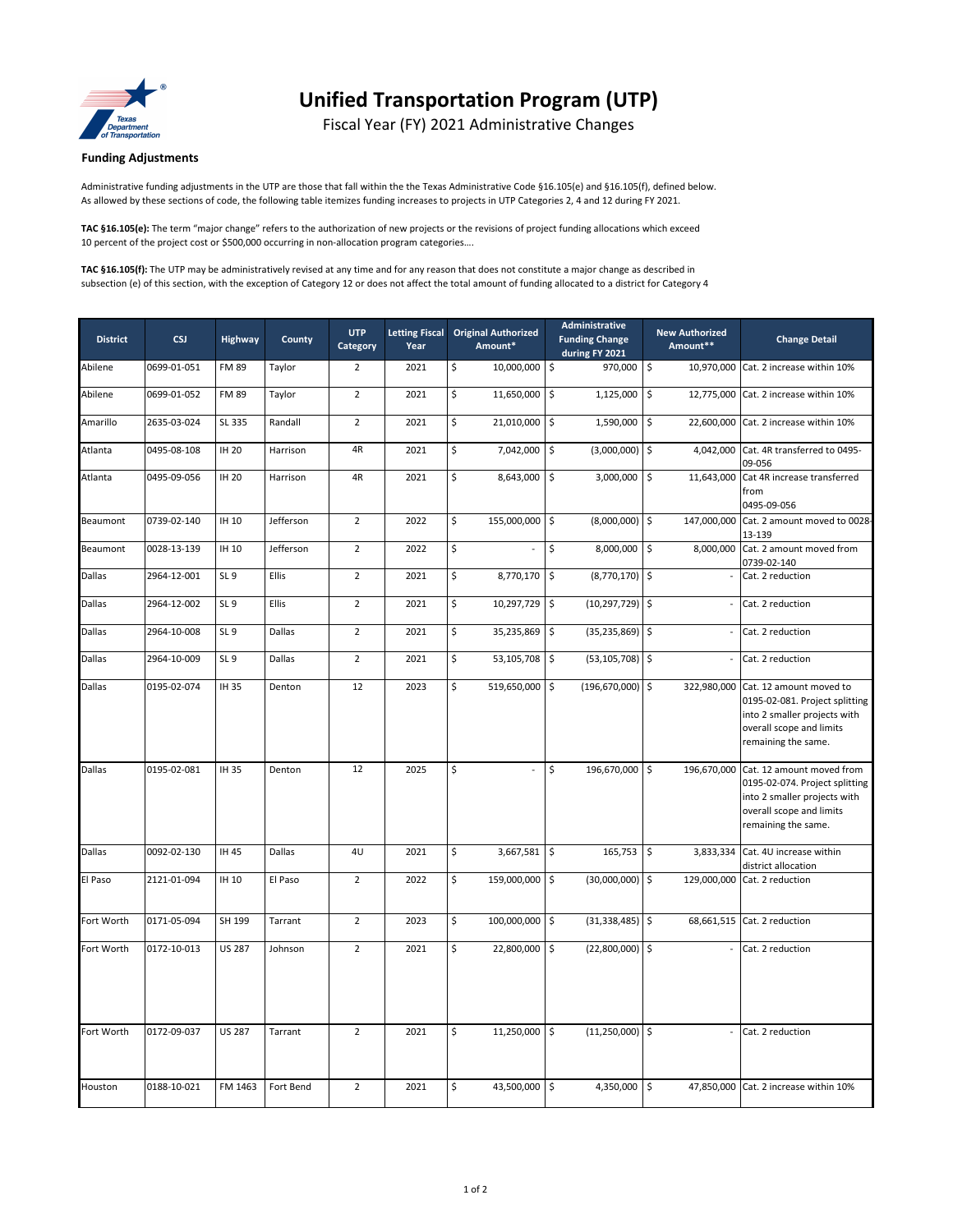| <b>District</b> | <b>CSJ</b>  | <b>Highway</b>  | County     | <b>UTP</b><br>Category | <b>Letting Fiscal</b><br>Year |                         | <b>Original Authorized</b><br>Amount* |                    | Administrative<br><b>Funding Change</b><br>during FY 2021 |                      | <b>New Authorized</b><br>Amount** | <b>Change Detail</b>                                      |  |  |
|-----------------|-------------|-----------------|------------|------------------------|-------------------------------|-------------------------|---------------------------------------|--------------------|-----------------------------------------------------------|----------------------|-----------------------------------|-----------------------------------------------------------|--|--|
| Houston         | 0188-10-028 | FM 1463         | Fort Bend  | $\overline{2}$         | 2021                          | \$                      | 41,300,000 \$                         |                    | 4,130,000                                                 | $\zeta$              | 45,430,000                        | Cat. 2 increase within 10%                                |  |  |
| Houston         | 0523-09-009 | FM 1488         | Montgomery | $\overline{2}$         | 2021                          | \$                      | 46,000,000 \$                         |                    | 2,753,000                                                 | \$                   | 48,753,000                        | Cat. 2 increase within 10%                                |  |  |
| Houston         | 1062-02-009 | FM 2100         | Harris     | $\overline{2}$         | 2021                          | \$                      | 54,000,000 \$                         |                    | 799,000                                                   | Ś                    |                                   | 54,799,000 Cat. 2 increase within 10%                     |  |  |
| Houston         | 0027-12-152 | IH 69           | Fort Bend  | $\overline{2}$         | 2021                          | \$                      | 8,246,394                             | \$                 | (4,496,394)                                               | \$                   |                                   | 3,750,000 Cat. 2 reduction                                |  |  |
| Houston         | 0389-05-129 | SH 146          | Harris     | $\overline{2}$         | 2021                          | \$                      | 9,900,000                             | \$                 | 990,000                                                   | \$                   | 10,890,000                        | Cat. 2 increase within 10%                                |  |  |
| Houston         | 0389-05-087 | SH 146          | Harris     | $\overline{2}$         | 2021                          | $\overline{\mathsf{S}}$ | 74,250,000                            | $\mathsf{S}$       | 7,420,000                                                 | $\mathsf S$          | 81,670,000                        | Cat. 2 increase within 10%                                |  |  |
| Houston         | 0188-05-027 | SH 36           | Brazoria   | $\overline{2}$         | 2021                          | \$                      | 82,475,000                            | \$                 | 8,247,500                                                 | \$                   | 90,722,500                        | Cat. 2 increase within 10%                                |  |  |
| Houston         | 0089-09-088 | <b>US 59</b>    | Fort Bend  | $\overline{2}$         | 2021                          | \$                      | 9,719,606                             | \$                 | (6, 199, 606)                                             | \$                   | 3,520,000                         | Cat. 2 reduction                                          |  |  |
| Houston         | 0188-10-028 | FM 1463         | Fort Bend  | 4U                     | 2021                          | Ś                       | 41,300,000                            | $\mathsf{\hat{S}}$ | 9,241,000                                                 | \$                   | 50,541,000                        | Cat. 4U increase within<br>district allocation            |  |  |
| Houston         | 0188-10-021 | FM 1463         | Harris     | 4U                     | 2021                          | \$                      | $\mathcal{L}$                         | \$                 | 2,878,159                                                 | l\$                  | 2,878,159                         | Cat. 4U increase within<br>district allocation            |  |  |
| Houston         | 0389-05-087 | SH 146          | Harris     | 4U                     | 2021                          | Ś                       | 74,250,000 \$                         |                    | 19,911,000                                                | l\$                  |                                   | 94,161,000 Cat. 4U increase within<br>district allocation |  |  |
| ubbock.         | 0783-01-102 | SL 289          | Lubbock    | 4U                     | 2025                          | \$                      | 19,340,000 \$                         |                    | (19,340,000)                                              | \$                   |                                   | Cat. 4U reduction                                         |  |  |
| ubbock          | 0053-18-046 | <b>US 84</b>    | Lubbock    | 4U                     | 2025                          | \$                      | 19,340,000 \$                         |                    | (19,340,000)                                              | \$                   |                                   | Cat. 4U reduction                                         |  |  |
| Paris           | 0091-10-002 | FS 121          | Grayson    | $\overline{2}$         | 2022                          | \$                      | 4,000,000 \$                          |                    | 250,000                                                   | \$                   | 4,250,000                         | Cat. 2 increase within 10%                                |  |  |
| San Antonio     | 2452-02-117 | SL 1604         | Bexar      | $\overline{2}$         | 2021                          | \$                      | 40,600,000                            | $\mathsf{\hat{S}}$ | 600,000                                                   | \$                   | 41,200,000                        | Cat. 2 increase within 10%                                |  |  |
| San Antonio     | 2452-02-128 | SL 1604         | Bexar      | $\overline{2}$         | 2021                          | \$                      | 187,800,000 \$                        |                    | 15,900,000                                                | $\mathsf S$          |                                   | 203,700,000 Cat. 2 increase within 10%                    |  |  |
| San Antonio     | 0215-01-044 | SH 46           | Comal      | 4U                     | 2023                          | \$                      | 14,000,000 \$                         |                    | 8,200,000                                                 | \$                   |                                   | 22,200,000 Cat. 4U amount moved from<br>0215-07-027       |  |  |
| San Antonio     | 0215-07-027 | SH 46           | Comal      | 4U                     | 2023                          | \$                      | 26,000,000 \$                         |                    | (8, 200, 000)                                             | l\$                  |                                   | 17,800,000 Cat. 4U amount moved to<br>0215-01-044         |  |  |
| Waco            | 0162-01-097 | SH 31           | McLennan   | $\overline{2}$         | 2021                          | \$                      | 10,000,000                            | $\mathsf{\hat{S}}$ | (5,000,000)                                               | \$                   | 5,000,000                         | Cat. 2 amount moved to 0162-<br>01-100                    |  |  |
| Waco            | 0162-01-100 | SH 31           | McLennan   | $\overline{2}$         | 2021                          | \$                      | $\mathbb{Z}^2$                        | \$                 | 5,000,000                                                 | \$                   | 5,000,000                         | Cat. 2 amount moved from<br>0162-01-097                   |  |  |
| Waco            | 0258-09-142 | SH <sub>6</sub> | McLennan   | $\overline{2}$         | 2021                          | \$                      | 44,000,000 \$                         |                    | 4,400,000                                                 | $\frac{1}{2}$        | 48,400,000                        | Cat. 2 increase within 10%                                |  |  |
| Waco            | 0231-03-152 | IH 14           | Bell       | 4U                     | 2020                          | \$                      | 6,200,000                             | $\sqrt{5}$         | (6, 200, 000)                                             | \$                   |                                   | Cat. 4U reduction                                         |  |  |
| Waco            | 0258-09-142 | SH <sub>6</sub> | McLennan   | 4U                     | 2021                          | \$                      | $\Box$                                | \$                 | 6,400,000                                                 | \$                   | 6,400,000                         | Cat. 4U increase within<br>district allocation            |  |  |
| Wichita Falls   | 0044-04-047 | <b>US 82</b>    | Montague   | 4R                     | 2021                          | \$                      | 30,800,000 \$                         |                    | 4,600,000                                                 | $\zeta$              |                                   | 35,400,000 Cat. 4R amount moved from<br>0044-04-049       |  |  |
| Wichita Falls   | 0044-04-049 | <b>US 82</b>    | Montague   | 4R                     | 2021                          | \$                      | 32,800,000                            | l \$               | (4,600,000)                                               | \$                   | 28,200,000                        | Cat. 4R amount moved to<br>0044-04-047                    |  |  |
| Wichita Falls   | 0802-02-073 | FM 369          | Wichita    | $\overline{2}$         | 2021                          | \$                      | 1,800,000                             | \$                 | (251, 210)                                                | \$                   | 1,548,790                         | Cat. 2 reduction                                          |  |  |
| Wichita Falls   | 0901-19-087 | FS 121          | Grayson    | $\mathbf 2$            | 2021                          | \$                      | 4,000,000                             | \$                 |                                                           |                      | 4,000,000                         | CSJ number change only                                    |  |  |
| Yoakum          | 0088-05-098 | <b>US 59</b>    | Victoria   | 4U                     | 2021                          | \$                      |                                       | \$                 | 3,500,000                                                 | $\zeta$              | 3,500,000                         | Cat. 4U increase within<br>district allocation            |  |  |
|                 |             |                 |            |                        |                               |                         | *As of Aug. 31, 2020                  |                    |                                                           | *As of Aug. 31, 2021 |                                   |                                                           |  |  |